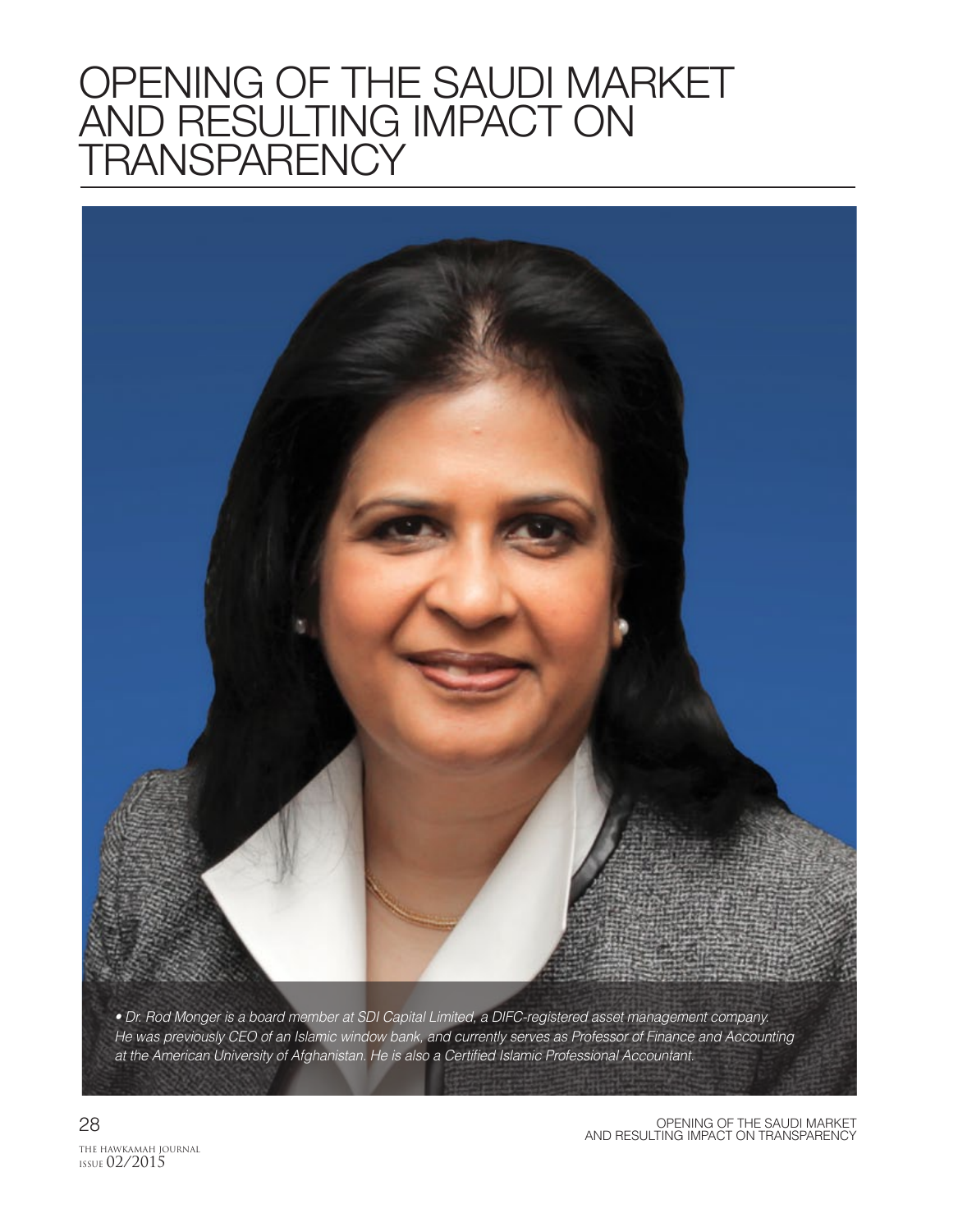**The S&P/Hawkamah ESG Pan Arab Index has been created by S&P Dow Jones Indices and Hawkamah. The International Finance Corporation has partly funded this work. The ESG research is carried out by Hawkamah; S&P Dow Jones Indices provides the methodology for defining ESG criteria, and developed and calculates the index.**

**The S&P/Hawkamah ESG Pan Arab Index is the first Pan Arab Index of its kind. It is an index based primarily on quantitative factors, with subjective overlay, if needed. For the first time, environmental, social and corporate governing factors have been extensively quantified and translated into a series of scores measuring securities in the universe of publicly traded Pan Arab companies. This index not only ensures a selection of environmentally, socially and corporate governance responsible companies, but also securities which are representative of the Pan Arab equity markets based on size and liquidity.**

**Linking stock market performance to ESG is, perhaps, the most effective way to highlight the concept of ESG. Indices are being used more and more to create derivative products, exchange traded funds (ETFs), OTC products, and structured products, all of which provide liquidity and investability to specific market segments. Investors, in turn, have access to an investable tool which matches their investment preferences.**

**For more information, please refer to the S&P/Hawkamah ESG Pan Arab Index methodology at www.spdji.com.**

Transparency and disclosure by companies about their finances, management and policies have increasingly become critical parameters in how investors invest globally. Environmental, Social and Governance or ESG as it is popularly called, once a niche domain of some so called 'do gooders' has morphed into a theme that is playing out repeatedly across the corporate world, resonating in board rooms and asset management strategies alike. Stakeholder engagement now drives transparency and good governance, and companies have slowly become aware of the fact that stakeholder engagement is not about anti-business sentiment getting a free run, rather it is about all stakeholders - investors, management, employees together working to make the company a wholesome and profitable enterprise.

Changing societal expectations around the world are now driving an agenda where all stakeholders have complete information about the company policies and implementations. Complete stakeholder engagement helps the board to understand the global environment and how best to prepare for it. Too often in the past the board would be sitting in isolation, snug in its belief that the company is on track, and then would be caught by surprise about some negative publicity about their behavior. To avoid any 'surprises' whether about specific business activities or their performance in general, it has become critically important to have full stakeholder engagement. Effective corporate leadership needs full

| <b>Exhibit 1: Qatar Scores</b> |            |                                   |                    |  |
|--------------------------------|------------|-----------------------------------|--------------------|--|
| Year                           | Governance | <b>Environmental &amp; Social</b> | <b>Total Score</b> |  |
| 2014                           | 933        | 178                               | 1111               |  |
| 2013                           | 920        | 177                               | 1097               |  |
| 2012                           | 748        | 126                               | 874                |  |
| 2011                           | 665        | 76                                | 741                |  |
| 2010                           | 649        | 85                                | 734                |  |
| 2009                           | 533        | 53                                | 586                |  |
| 2008                           | 475        | 40                                | 515                |  |
| 2007                           | 441        | 24                                | 465                |  |

Source: S&P Dow Jones Indices LLC and Hawkamah UAE. Data from 2007 through 2014. Table is provided for illustrative purposes.

## **Exhibit 2: UAE Scores**

| Year | Governance | <b>Environmental &amp; Social</b> | <b>Total Score</b> |
|------|------------|-----------------------------------|--------------------|
| 2014 | 831        | 168                               | 999                |
| 2013 | 820        | 163                               | 983                |
| 2012 | 654        | 150                               | 804                |
| 2011 | 627        | 122                               | 749                |
| 2010 | 518        | 97                                | 615                |
| 2009 | 449        | 69                                | 518                |
| 2008 | 378        | 60                                | 438                |
| 2007 | 359        | 40                                | 399                |

OPENING OF THE SAUDI MARKET 29 AND RESULTING IMPACT ON TRANSPARENCY AND RESULTING IMPACT ON TRANSPARENCY Source: S&P Dow Jones Indices LLC and Hawkamah UAE. Data from 2007 through 2014. Table is provided for illustrative purposes.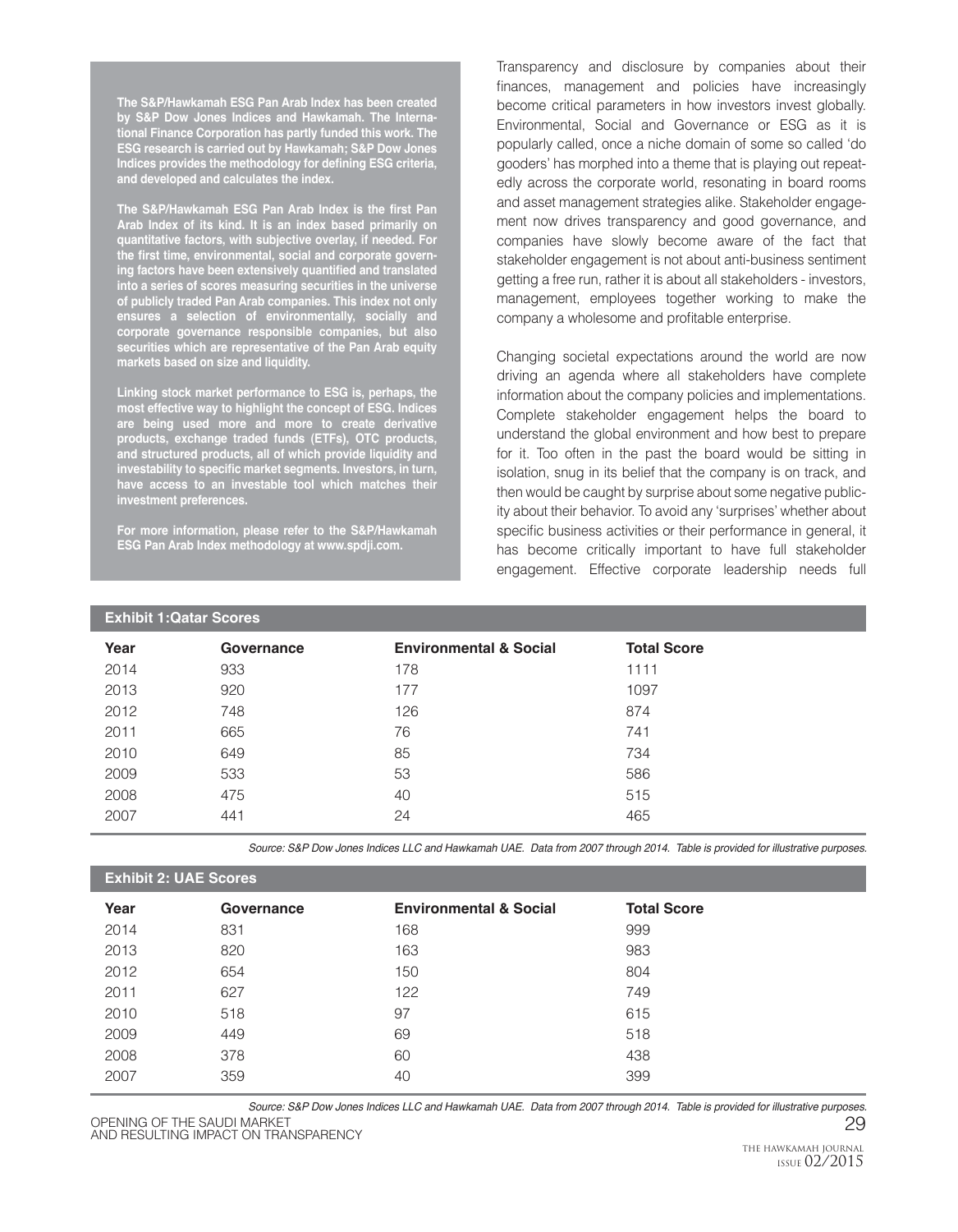| <b>Exhibit 3: Saudi Arabia Scores</b> |            |                                   |                    |  |
|---------------------------------------|------------|-----------------------------------|--------------------|--|
| Year                                  | Governance | <b>Environmental &amp; Social</b> | <b>Total Score</b> |  |
| 2014                                  | 3337       | 617                               | 3954               |  |
| 2013                                  | 3397       | 600                               | 3997               |  |
| 2012                                  | 2643       | 510                               | 3153               |  |
| 2011                                  | 2590       | 460                               | 3050               |  |
| 2010                                  | 2052       | 310                               | 2362               |  |
| 2009                                  | 1950       | 254                               | 2204               |  |
| 2008                                  | 1629       | 214                               | 1843               |  |
| 2007                                  | 1399       | 140                               | 1539               |  |
|                                       |            |                                   |                    |  |

Source: S&P Dow Jones Indices LLC and Hawkamah UAE. Data from 2007 through 2014. Table is provided for illustrative purposes.

Exhibits 1, 2, and 3 show the Goverance and Environmental and Social scores of companies in the S&P/Hawkamah ESG Pan Arab Index from the Qatar, UAE, and Saudi Arabia markets.

Further Exhibits 4, 5, and 6 compute the percentage difference in scores year over year for each of the markets. The striking improvement in transparency and disclosure in all markets from 2007 through 2014 stands out immediately. On an average both categories of scores and the total scores have more than doubled. The Environmental and Social scores have shown the maximum improvement. This is not surprising since they have come up from a very low base. Environmental and stakeholder engagement for policy setting, accounting and management and executive management selection.

As the Saudi Arabian equity market gears up for more accessibility and investability by global investors, it offers an exciting opportunity to increase the pace of stakeholder engagement and transparency. Global investors bring in large fund flows to the market and its listed stocks but also demand more say in corporate management. Corporate responsibility exhibited by a company actually encourages, besides increased investments, long term customer loyalty and employee longevity. Globally it is increasingly accepted that shareholders are

the owners of the company and the board and management have a fiduciary responsibility to the shareholders as true owners. Shareholders have the right to vote in the decision making of the company, receive dividend distribution and sell their ownership stake as per their choice. Stakeholder engagement helps companies understand the important issues and concerns of different stakeholders and address them before they become major risk factors.

The question is then does market opening and global fund flows help companies to become more transparent and encourage stakeholder engagement. We looked at the data around S&P's ESG indices in the Pan Arab region to give us some answers.

Let us see how scores change over time in response to market openings giving more investor say in how companies are run and managed. Both UAE and Qatar entered global emerging markets benchmarks in 2014. However, they were under review for such a change since 2008. Corporate governance standards and operational ease of access and transparency had to improve considerably for them to qualify for global investment portfolios. If we look at improvement in scores during the 2008- 2010 period, for both markets, though the pattern is uneven, however there is an overall improvement in both corporate governance and environmental scores. In

| Year | Governance (%) | Environmental (%) | Total Score (%)          |
|------|----------------|-------------------|--------------------------|
| 2014 | $-1.77$        | 2.83              | $-1.08$                  |
| 2013 | 28.53          | 17.65             | 26.77                    |
| 2012 | 2.05           | 10.87             | 3.38                     |
| 2011 | 26.22          | 48.39             | 29.13                    |
| 2010 | 5.23           | 22.05             | 7.17                     |
| 2009 | 19.71          | 18.69             | 19.59                    |
| 2008 | 16.44          | 52.86             | 19.75                    |
| 2007 | -              | -                 | $\overline{\phantom{0}}$ |

**Exhibit 4: Saudi Arabia Score Change**

Source: S&P Dow Jones Indices LLC and Hawkamah UAE. Data from 2007 through 2014. Table is provided for illustrative purposes.